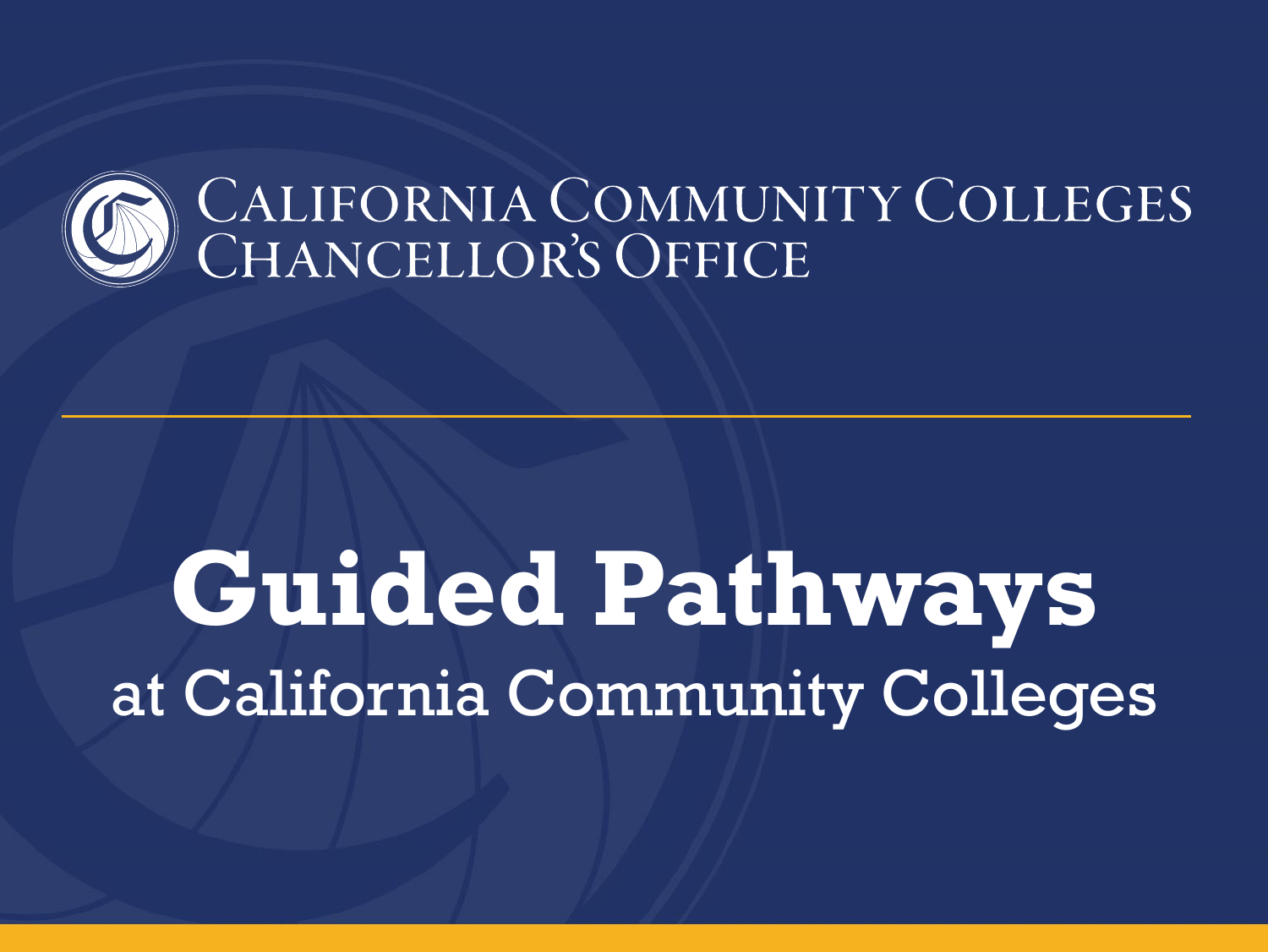## **Results of the Self-Assessment**

- All 114 colleges submitted Self-Assessments
- 77% of colleges rated themselves as "pre-adoption"
- Concerns included resources, initiative fatigue, resistance, and integration
- Strengths included commitment to students and curiosity for the potential of the framework
- Feedback on the Self-Assessments and Multi-Year Work Plans by May1, 2018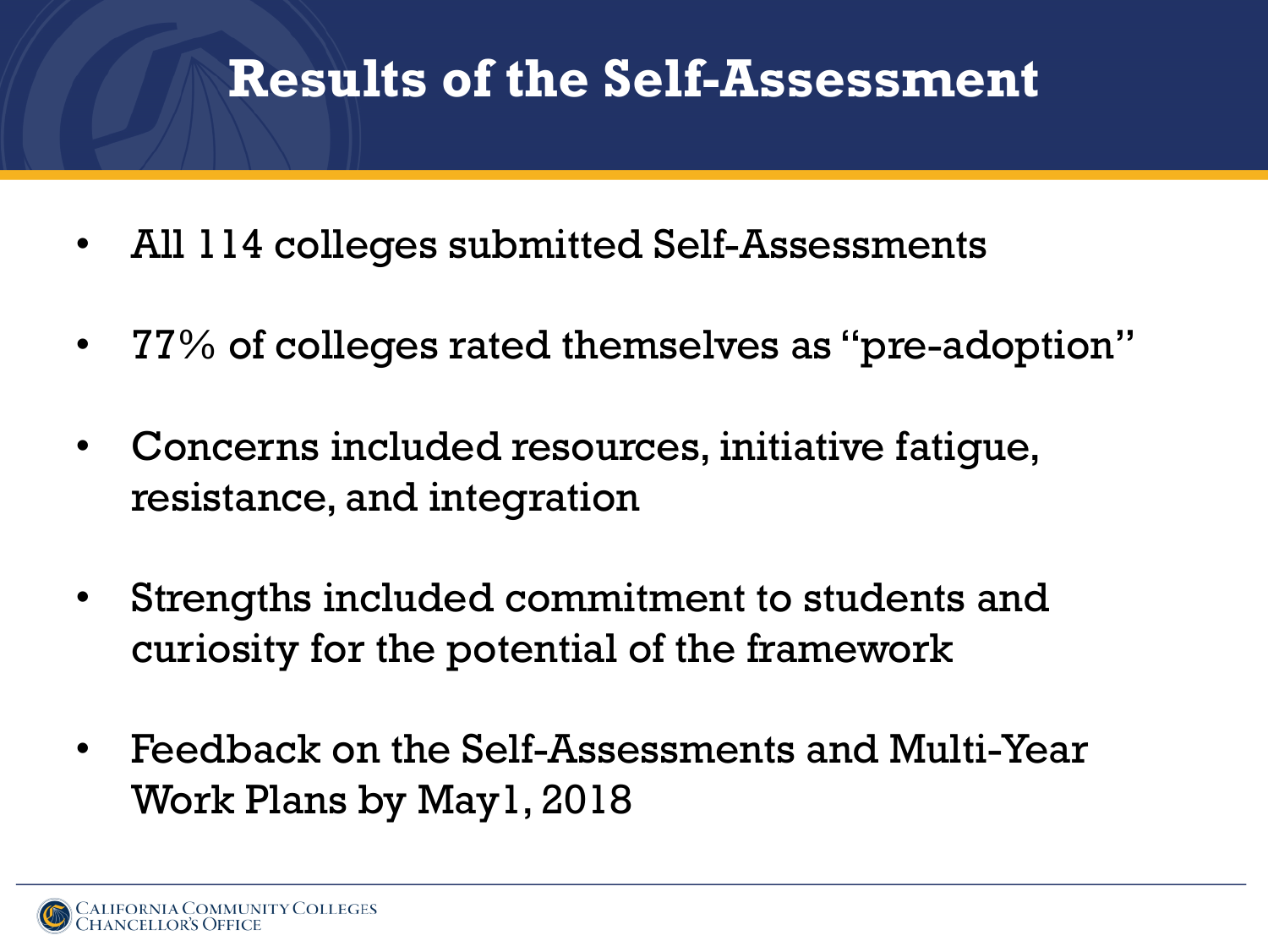## **Multi-Year Plans**

- Multi-Year Plan available and submitted on NOVA by March 30, 2018
	- − URL: nova.cccco.edu
- Work Plans are primarily a tool for the colleges
	- Snapshot of where colleges are now
	- − Plans may change
- CO will use to set focus areas for more support

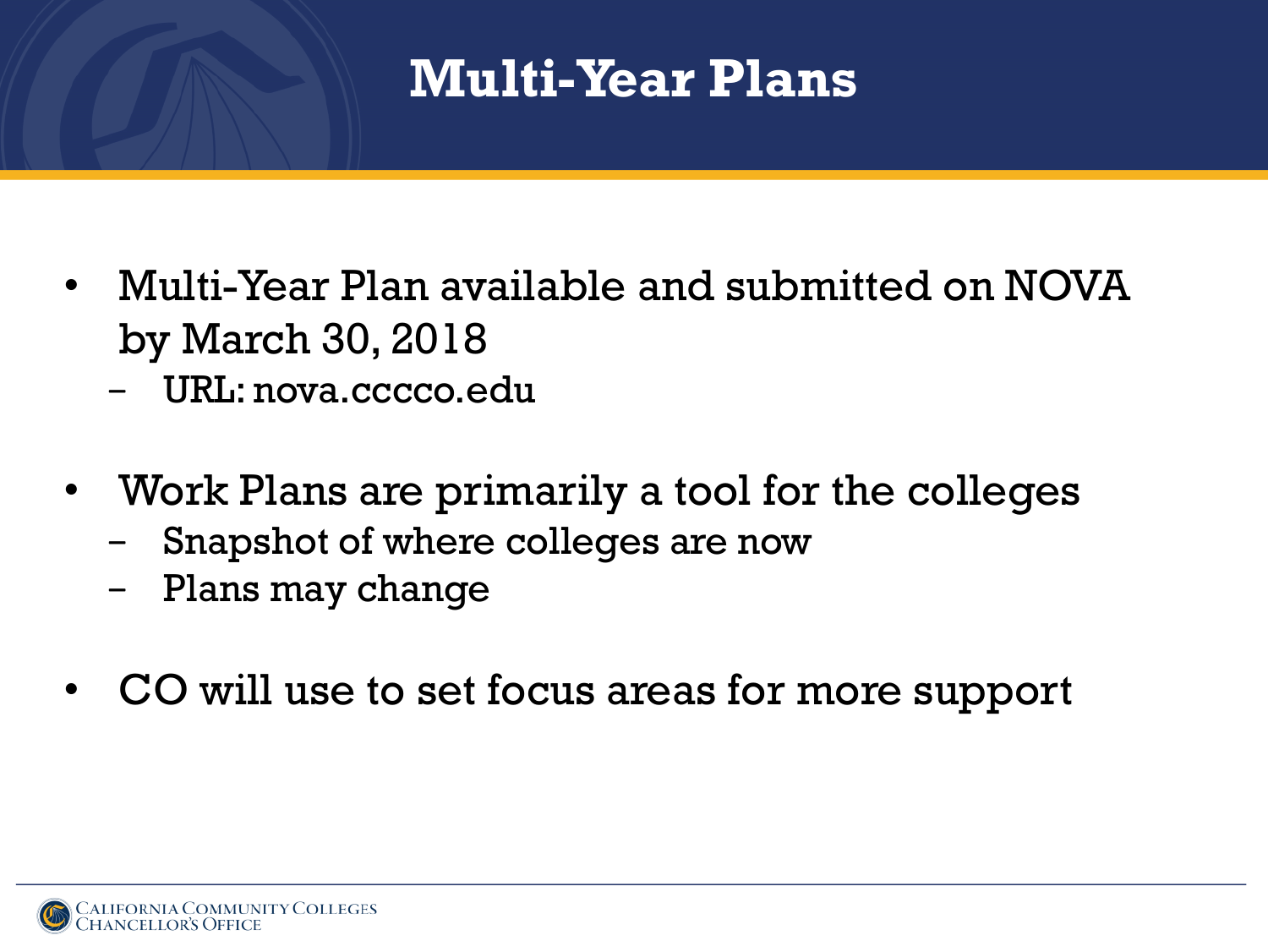## **GP Allocations**

- Allocations available in April, 2018
- Funding Guidelines will be posted on GP website
	- − <http://cccgp.cccco.edu/process-information>
	- − Similar to the Integrated Plan (SE/SSSP/BSI) guidelines
		- − Reasonable and justifiable
		- − 5 state unallowable expenditures
			- − Gifts
			- − Stipends for students
			- − Political contributions
			- − Courses
			- − Supplanting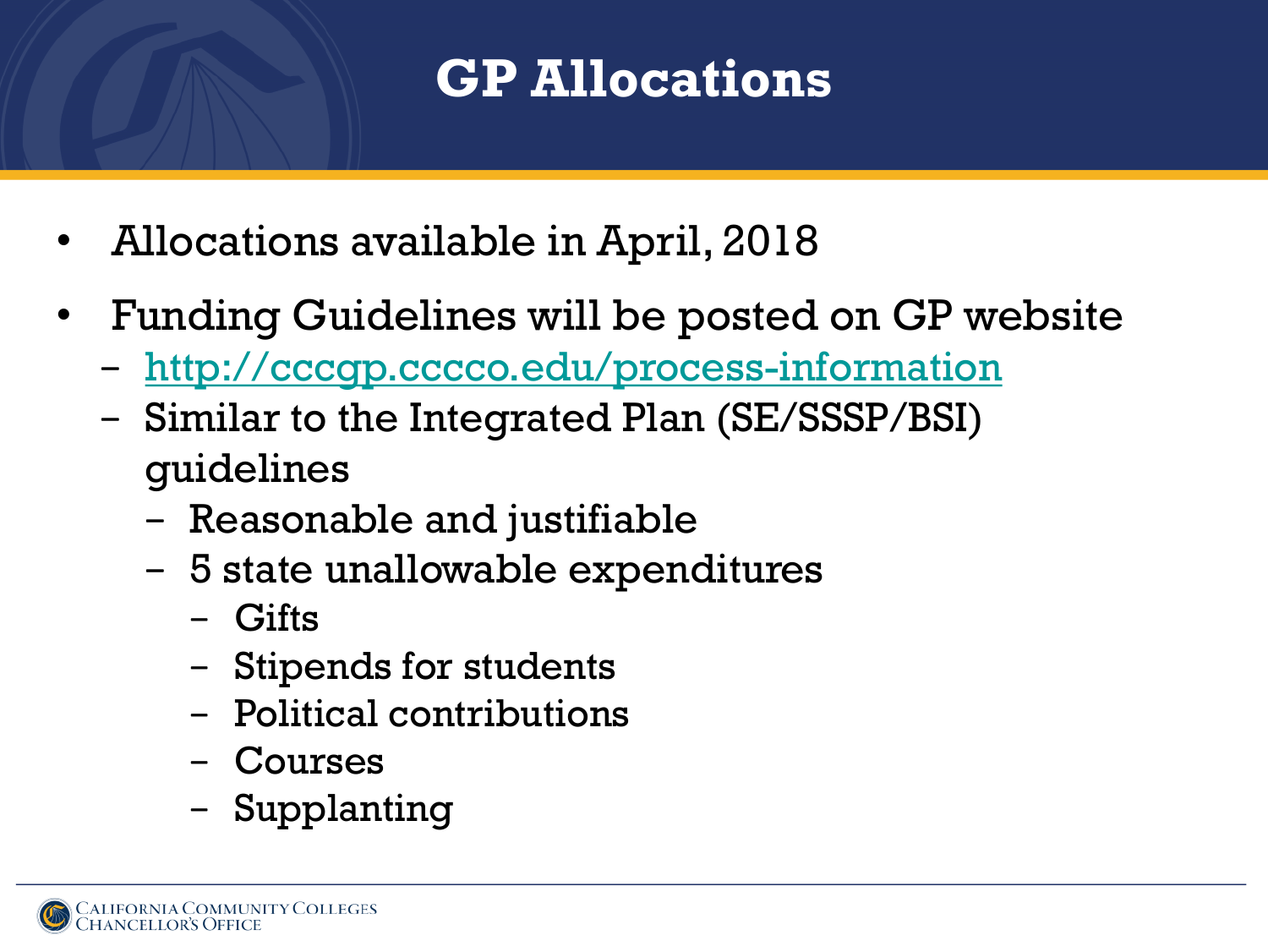## **CO Support for Guided Pathways**

- Spring workshops focused on planning and implementation foundations
- Student Voices Tool
- Field Notes
- Online Learning Modules
- Facilitation Teams